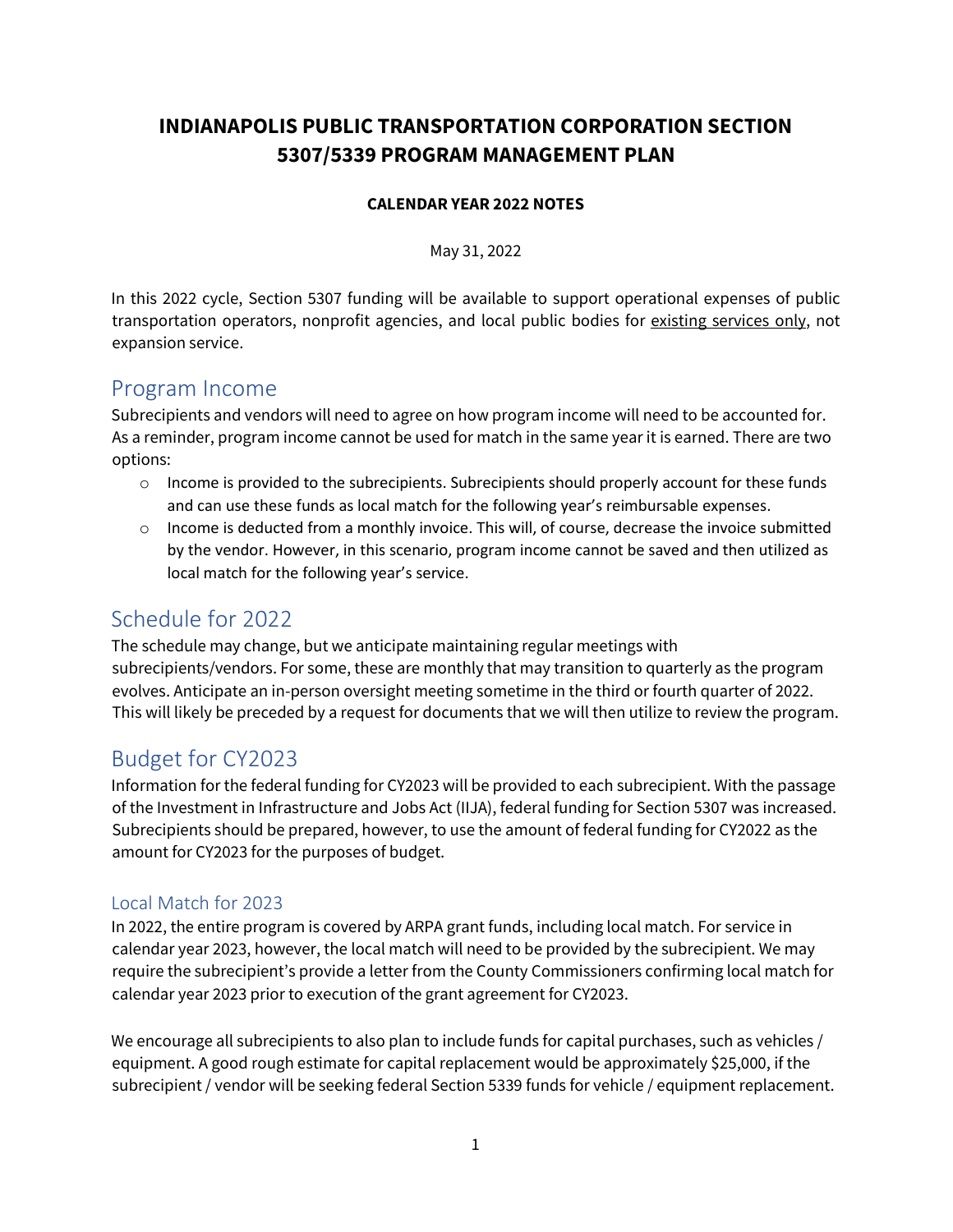### Program Income in CY2022

Program income earned in CY2022 that is not used for transit expenses for the year should be transferred to the county for future transit expenses.

# Service Modifications

Subrecipients and vendors should coordinate when service modifications are decided. The subrecipient may decide to defer or approve all decisions made by the vendor but the vendor should be coordinating with the subrecipient, including informing them of any potential service modifications.

## Administrative Fees Waived

IPTC will not charge an administrative charge for the 2022 grant. IPTC will review the program over the next two years to understand administrative burden and discuss with providers over the next two years.

## Urbanized Area Boundaries

Census 2020 final UZA boundaries may shift from the number of persons within an area to the number of households within an area. The impact of this change upon Department of Transportation and Federal Transit Authority operations is currently unknown.

## Section 5339 Call for Projects

As announced in an email to all subrecipients, the call for projects for Section 5339 funds was cancelled for CY2022. IndyGo anticipates rolling the CY2022 funds into CY2023. We anticipate the annual funding amount level for \$400,000 federal funds with a required 20% local match.

Section 5339 funds are for vehicles and equipment for eligible recipients. IndyGo believes the Section 5339 funds will be awarded similar to Section 5310, with an annual call for projects. The application will likely be different, given the background of the subrecipients.

# Transition Notes

The Indianapolis Metropolitan Planning Organization finalized an Urban Transit Funding Transition Study in February of 2021 that detailed the recommended transition process from Formula 5311 funding to Formula 5307 and 5339 funding. This study can be found at [https://www.indympo.org/whats-completed/regional-plans/transit-plans.](https://www.indympo.org/whats-completed/regional-plans/transit-plans) In February 2021 IndyGo was selected to be the direct recipient to assist the subrecipients. This recommendation also included the process for establishing subrecipients and vendors.

### Local Match

According to the study, "the FTA has previously opined that acquiring a prospective bidder to provide the local match is not an example of an open market procurement consistent with FTA policy." According to the study, such a requirement would limit competition (pg43, Urban Transit Funding Transition Plan). Service contract revenue (Program Income) must flow directly to the subrecipient, rather than be earned by the vendors and applied as local match during the vendor's application.